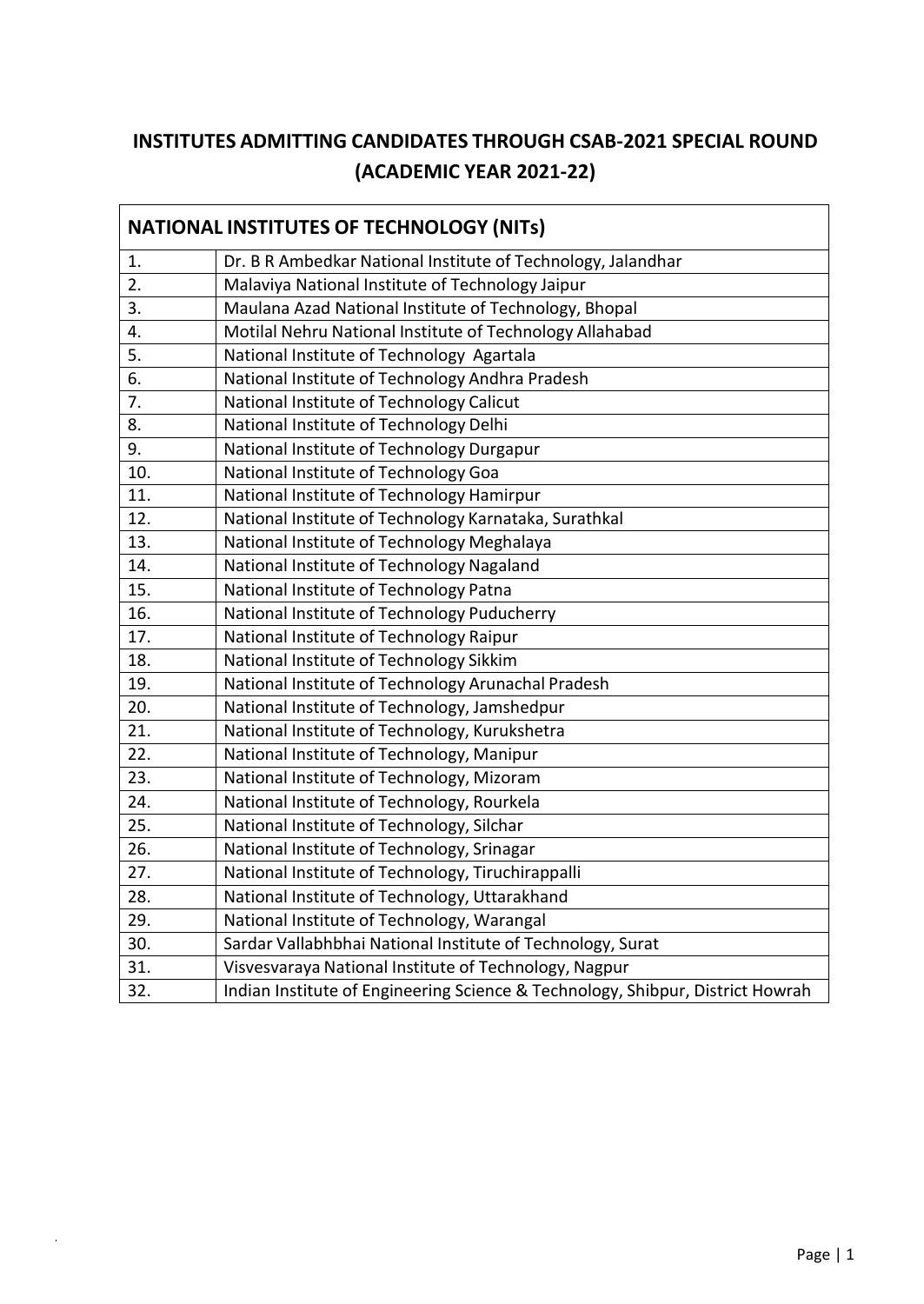| <b>INDIAN INSTITUTES OF INFORMATION TECHNOLOGY (IIITS, Triple-I-TS)</b> |                                                                                                |  |
|-------------------------------------------------------------------------|------------------------------------------------------------------------------------------------|--|
| 1.                                                                      | Atal Bihari Vajpayee Indian Institute of Information Technology &<br><b>Management Gwalior</b> |  |
| 2.                                                                      | Indian Institute of Information Technology, Allahabad                                          |  |
| 3.                                                                      | Indian Institute of Information Technology, Design & Manufacturing,                            |  |
|                                                                         | Kancheepuram                                                                                   |  |
| 4.                                                                      | Indian Institute of Information Technology, Dharwad                                            |  |
| 5.                                                                      | Indian Institute of Information Technology Guwahati                                            |  |
| 6.                                                                      | Indian Institute of Information Technology Kalyani, West Bengal                                |  |
| 7.                                                                      | Indian Institute of Information Technology Kota, Rajasthan                                     |  |
| 8.                                                                      | Indian Institute of Information Technology, Kottayam, Kerala                                   |  |
| 9.                                                                      | Indian Institute of Information Technology Design & Manufacturing Kurnool,<br>Andhra Pradesh   |  |
| 10.                                                                     | Indian Institute of Information Technology, Lucknow                                            |  |
| 11.                                                                     | Indian Institute of Information Technology, Manipur                                            |  |
| 12.                                                                     | Indian Institute of Information Technology, Nagpur                                             |  |
| 13.                                                                     | Indian Institute of Information Technology, Pune                                               |  |
| 14.                                                                     | Indian Institute of Information Technology, Ranchi                                             |  |
| 15.                                                                     | Indian Institute of Information Technology Sonipat, Haryana                                    |  |
| 16.                                                                     | Indian Institute of Information Technology, Sri City, Chittoor, Andhra Pradesh                 |  |
| 17.                                                                     | Indian Institute of Information Technology Tiruchirappalli                                     |  |
| 18.                                                                     | Indian Institute of Information Technology Una, Himachal Pradesh                               |  |
| 19.                                                                     | Indian Institute of Information Technology, Vadodara, Gujrat                                   |  |
| 20.                                                                     | Indian Institute of Information Technology, Bhagalpur                                          |  |
| 21.                                                                     | Indian Institute of Information Technology, Surat                                              |  |
| 22.                                                                     | Indian Institute of Information Technology, Bhopal                                             |  |
| 23.                                                                     | Pt. Dwarka Prasad Mishra Indian Institute of Information Technology, Design &                  |  |
|                                                                         | Manufacturing, Jabalpur                                                                        |  |
| 24.                                                                     | Indian Institute of Information Technology, Agartala                                           |  |
| 25.                                                                     | Indian Institute of Information Technology, Raichur, Karnataka                                 |  |
| 26.                                                                     | Indian Institute of Information Technology, Vadodara International Campus<br>Diu (IIITVICD)    |  |

 $\mathcal{L}(\mathcal{A})$  .